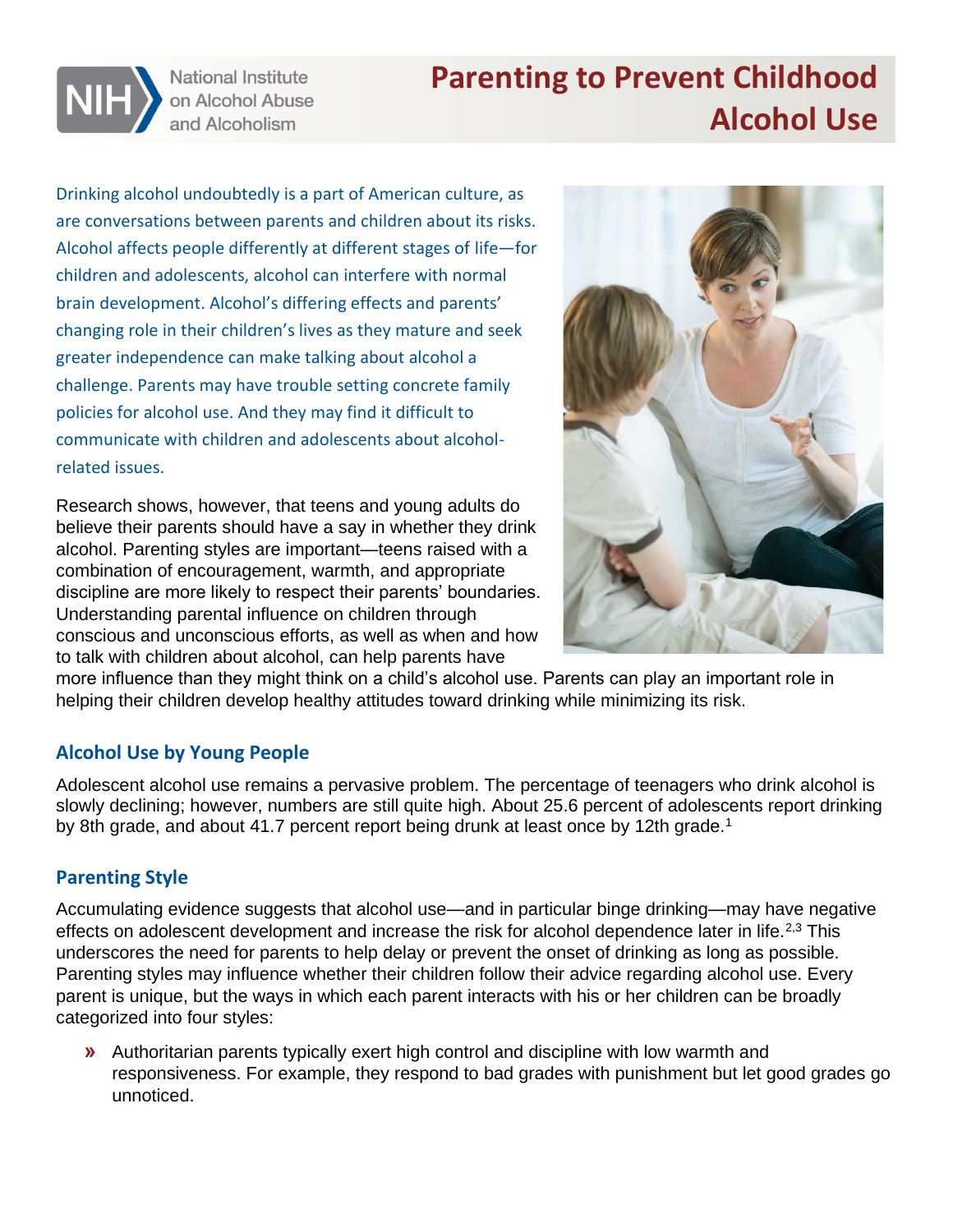- **»** Permissive parents typically exert low control and discipline with high warmth and responsiveness. For example, they deem any grades at all acceptable and fail to correct behavior that may lead to bad grades.
- **»** Neglectful parents exert low control and discipline as well as low warmth and responsiveness. For example, they show no interest at all in a child's school performance.
- **»** Authoritative parents exert high control and discipline along with high warmth and responsiveness. For example, they offer praise for good grades and use thoughtful discipline and guidance to help improve low grades.<sup>4</sup>



Regardless of the developmental outcome examined—body image, academic success, or substance misuse—children raised by authoritative parents tend to fare better than their peers.<sup>5</sup> This is certainly true when it comes to the issue of underage drinking,<sup>6</sup> in part because children raised by such parents learn approaches to problem solving and emotional expression that help protect against the psychological dysfunction that often precedes alcohol misuse.<sup>7</sup> The combination of discipline and support by authoritative parents promotes healthy decisionmaking about alcohol and other potential threats to healthy development.<sup>8</sup>

#### **Modeling**

Some parents wonder whether allowing their children to drink in the home will help them develop an appropriate relationship with alcohol. According to most studies this does not appear to be the case. In a study of 6th, 7th, and 8th graders, researchers observed that students whose parents allowed them to drink at home and/or provided them with alcohol experienced the steepest escalation in drinking.<sup>9</sup> Other studies suggest that adolescents who are allowed to drink at home drink more heavily outside of the home.<sup>10</sup> In contrast, adolescents are less likely to drink heavily if they live in homes where parents have specific rules against drinking at a young age and also drink responsibly themselves.<sup>11</sup> However, not all studies suggest that parental provision of alcohol to teens leads to trouble. For instance, one study showed that drinking with a parent in the proper context (such as a sip of alcohol at an important family function) can be a protective factor against alcohol misuse.<sup>12</sup> In other contexts, parental provision of alcohol serves as a direct risk factor for alcohol misuse, as is the case when parents provide alcohol for parties attended or hosted by their adolescents. Collectively, the literature suggests that permissive attitudes toward adolescent drinking, particularly when combined with poor communication and unhealthy modeling, can lead teens into unhealthy relationships with alcohol.

#### **Genetics**

Regardless of what parents may teach their children about alcohol, some genetic factors are present from birth and cannot be changed. Genes appear to influence the development of drinking behaviors in several ways. Some people, particularly those of Asian ancestry, have a natural and unpleasant response to alcohol that helps prevent them from drinking too much. Other people have a naturally high tolerance to alcohol, meaning that to feel alcohol's effects, they must drink more than others. Some personality traits are genetic, and those, like impulsivity, can put a person at risk for alcohol misuse. Psychiatric problems may be caused by genetic traits, and such problems can increase risk for alcohol use disorder. Finally,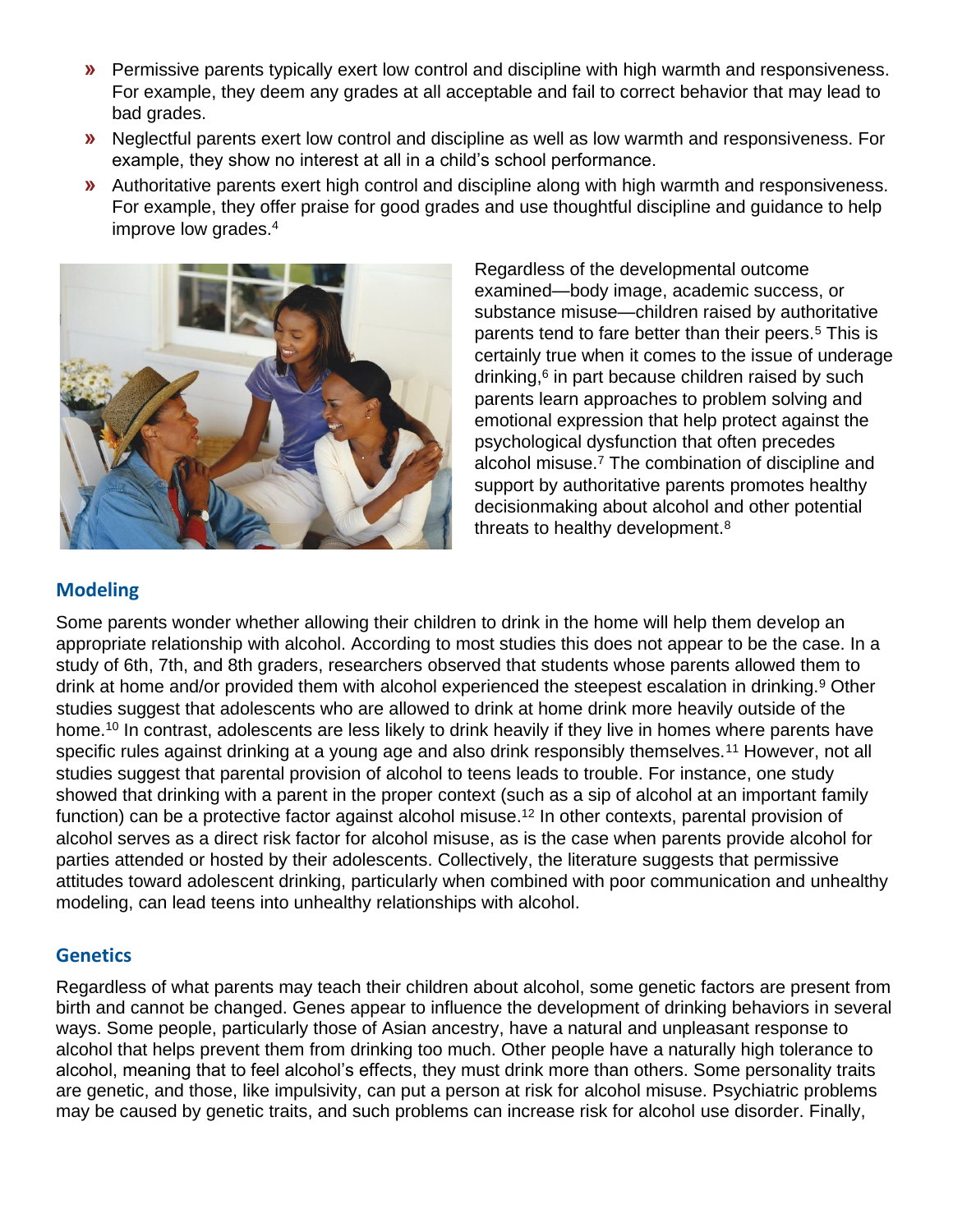having a parent with a drinking problem increases a child's risk for developing an alcohol problem of his or her own.<sup>13</sup>

### **Do Teens Listen?**



Adolescents do listen to their parents when it comes to issues such as drinking and smoking, particularly if the messages are conveyed consistently and with authority.<sup>5</sup> Research suggests that only 19 percent of teens feel that parents should have a say in the music they listen to, and 26 percent believe their parents should influence what clothing they wear. However, the majority—around 80 percent feel that parents should have a say in whether they drink alcohol. Those who do not think that parents have authority over these issues are four times more likely than other teens to drink alcohol and three times more likely to have plans to drink if they have not already started.<sup>5</sup>

Whether teens defer to parents on the issue of drinking is statistically linked to how parents parent. Specifically, authoritative parents—those who provide a healthy and consistent balance of discipline and support—are the most likely to have teenagers who respect the boundaries they have established around drinking and other behaviors; whereas adolescents exposed to permissive, authoritarian, or neglectful parenting are less influenced by what their parents say about drinking.<sup>5</sup>

Research suggests that, regardless of parenting styles, adolescents who are aware that their parents would be upset with them if they drank are less likely to do so, highlighting the importance of communication between parents and teens as a protective measure against underage alcohol use.<sup>12</sup>

#### **What Can Parents Do?**

Parents influence whether and when adolescents begin drinking as well as how their children drink. Family policies about adolescent drinking in the home and the way parents themselves drink are important. For instance, if you choose to drink, always model responsible alcohol consumption. But what else can parents do to help minimize the likelihood that their adolescent will choose to drink and that such drinking, if it does occur, will become problematic? Studies<sup>14</sup> have shown that it is important to:

- **»** Talk early and often, in developmentally appropriate ways, with children and teens about your concerns—and theirs—regarding alcohol. Adolescents who know their parents' opinions about youth drinking are more likely to fall in line with their expectations.
- **»** Establish policies early on, and be consistent in setting expectations and enforcing rules. Adolescents do feel that parents should have a say in decisions about drinking, and they maintain this deference to parental authority as long as they perceive the message to be legitimate. Consistency is central to legitimacy.
- **»** Work with other parents to monitor where kids are gathering and what they are doing. Being involved in the lives of adolescents is key to keeping them safe.
- **»** Work in and with the community to promote dialogue about underage drinking and the creation and implementation of action steps to address it.